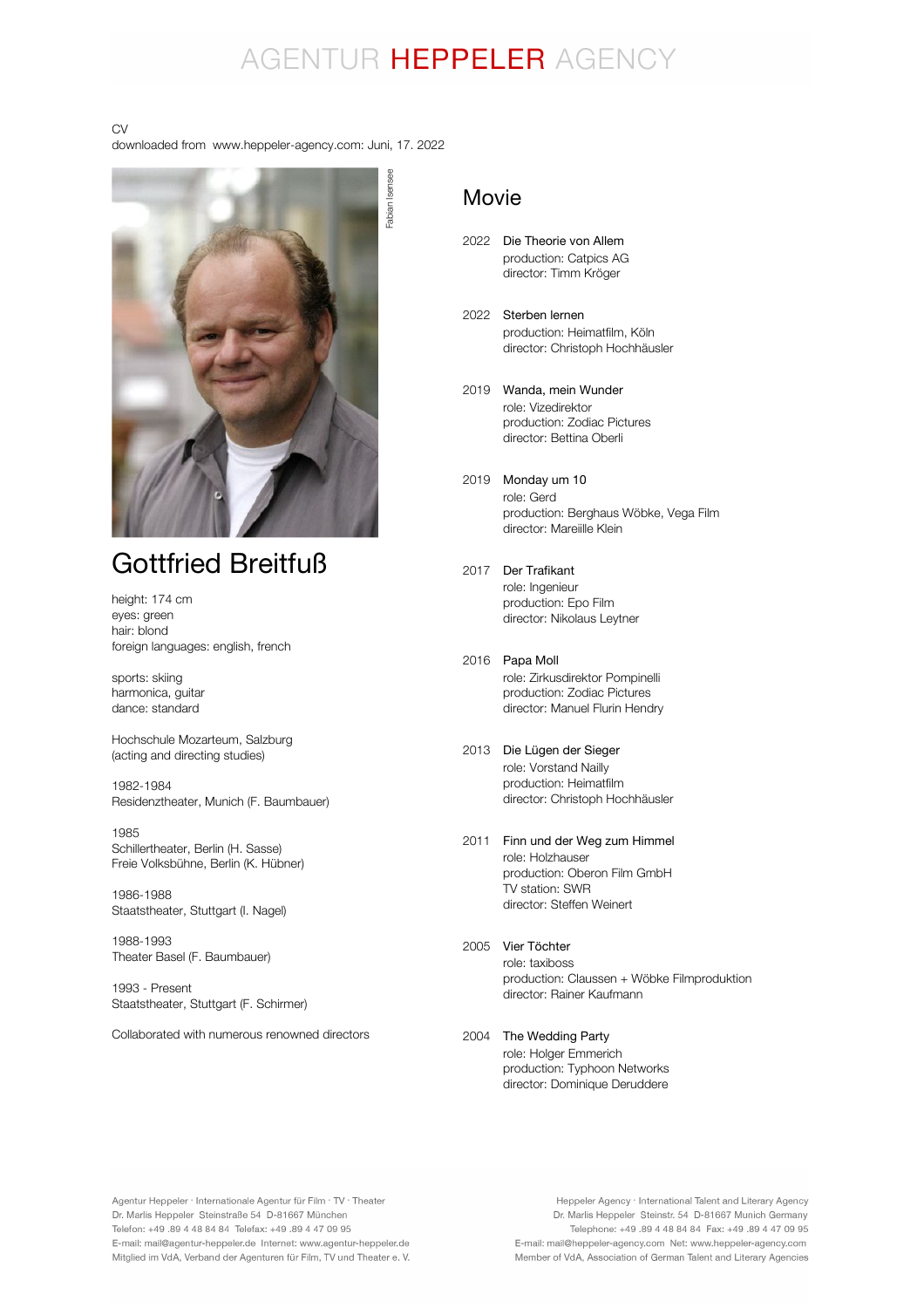# Gottfried Breitfuß

- 2004 Eden production: Gambit Film director: Michael Hofmann
- 2004 War Child

CV

Die Vermissten role: account production: Christian Wagner Film director: Christian Wagner

- 2002 Struggle role: Marold production: Struggle Films director: Ruth Mader
- 2001 Getting My Brother Laid role: Rudi production: Gambit Film TV station: SWR director: Sven Taddicken
- 2000 Komm, süsser Tod production: Dor Film director: Wolfgang Murnberger
- 1999 The Princess And The Warrior role: Paul Rummenhöller production: X-Filme Creative Pool director: Tom Tykwer

1998 Otomo role: Headmaster Wielke production: Filmgalerie 451 director: Frieder Schlaich

### Television

- 2021 Steirergeld role: Rudi Stiegler production: Allegro FilmproduktionsGmbH TV station: ORF / ARD (Degeto) director: Wolfgang Murnberger
- 2019 Der Passau Krimi Die Donau ist tief production: Hager Moss TV station: BR / Degeto director: Maurice Hübner
- 2019 Der Passau Krimi Die Donau ist tief role: Konditor Helmut production: Hager Moss TV station: BR / Degeto director: Maurice Hübner

2017 Tatort Luzern Festivalfieber role: Gidon Winternitz production: Hugo Film TV station: SRF director: Dany Levy

#### 2015 Winnetou

Winnetou und der Schatz im Silbersee role: O. Henry production: Rat Pack Filmproduktion GmbH TV station: RTL director: Philipp Stölzl

2013 Die Pilgerin

role: Matthias Schrimpp production: teamWorx Television & Film GmbH TV station: ZDF director: Philipp Kadelbach

#### 2013 Die Detektive

role: Dr. Klopp production: MR Film TV station: ORF director: Michi Riebl

2012 Siebenstein

Der Dudelsack production: Studio TV Film TV station: ZDF

- 2012 Die Rosenheim Cops role: Ernst Weixelbaumer production: Bavaria TV station: ZDF director: Jörg Schneider
- 2011 Der Kommissar und das Meer Liebeskummer / Der Seele dunkle Nacht role: Attorney production: Network Movie Film- und Fernsehproduktion GmbH TV station: ZDF director: Thomas Roth
- 2011 Die Heimkehr role: Dr. Weill production: Bavaria Film TV station: SWR director: Jo Baier

#### 2010 Tod am Engelstein

role: Toni Winter production: RELEVANT F!LM Produktion GmbH TV station: ZDF director: Christane Balthasar

#### 2009 Schnell ermittelt

Ivanka role: Dr. Christian Czermak production: MR Film TV station: ORF director: Michael Riebl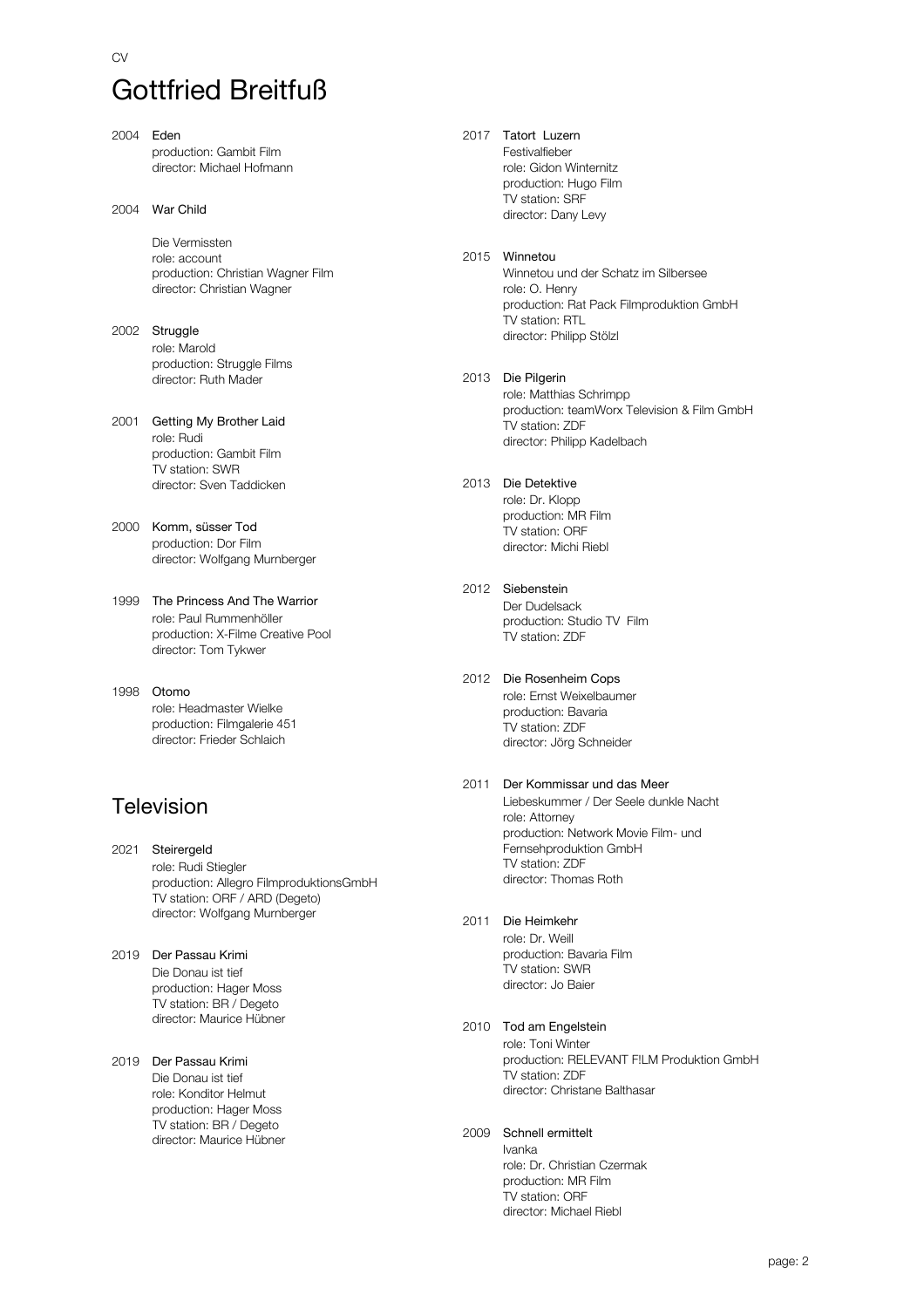# Gottfried Breitfuß

- 2007 Der schwarze Löwe WT: König vom Eichgraben production: DOR Film TV station: ORF director: Wolfgang Murnberger
- 2007 Schattenwelt production: Next Film director: Connie Walther
- 2006 Tatort Das Geld des Volkes production: Almaro Film / Satel Film TV station: ORF director: Wolfgang Murnberger
- 2006 Reine Geschmacksache production: Noirfilms TV station: SWR director: Ingo Rasper
- 2006 The worst week of my life Die Schlimmste Woche meines Lebens production: Brainpool TV GmbH TV station: SAT.1 director: Isabel Kleefeld
- 2006 Teufelsbraten production: Colonia Media TV station: WDR director: Hermine Huntgeburth
- 2005 Blond: Eva Blond! Der schwarze Mann Der schwarze Mann role: Lottmann production: teamWorx Television & Film GmbH TV station: SAT.1 director: Matthias Glasner
- 2005 Polizeiruf 110 Die Lettin und ihr Lover role: Vintner Bock production: Eigenproduktion TV station: HR director: Titus Selge
- 2004 Speer und Er role: Bormann production: Bavaria Film TV station: WDR director: Heinrich Breloer
- 2004 Blond: Eva Blond! There is no Business like showbusiness role: Lottmann production: Film-Line TV station: SAT.1 director: Achim von Borries
- 2003 Blond: Eva Blond! Der Zwerg im Schließfach role: Lottmann production: Film-Line TV station: SAT.1 director: Hermine Huntgeburth
- 2003 Blond: Eva Blond! Wie das Leben so spielt role: Lottmann production: Film-Line TV station: SAT.1 director: Matthias Glasner
- 2002 Taxi für eine Leiche WT: Ende der Vorstellung role: Kommissar Müller production: Aichholzer Film TV station: ORF director: Wolfgang Murnberger
- 2002 Blond: Eva Blond! Das Buch der Beleidigungen role: Lottmann production: Fontana TV TV station: SAT.1 director: Urs Egger
- 2001 Sinan Toprak ist der Unbestechliche role: Gröbe production: Hofmann & Voges TV station: RTL director: Andreas Prochaska
- 2001 Aus Liebe zu Tom WT: Tom ist mein Sohn role: Oswald Genther production: Hofmann & Voges TV station: SAT.1 director: Juliane Hohl
- 2001 Blond: Eva Blond! Das Urteil spricht der Mörder role: Lottmann production: Fontana TV TV station: SAT.1 director: Jorgo Papavassiliou
	- 2000 Wenn Männer Frauen trauen WT: Trivial Pursuit role: Brettschneider production: Film-Line Productions TV station: SAT.1 director: Curt M. Faudon
	- 1984 Rauhnacht TV station: ZDF director: Klaus Weise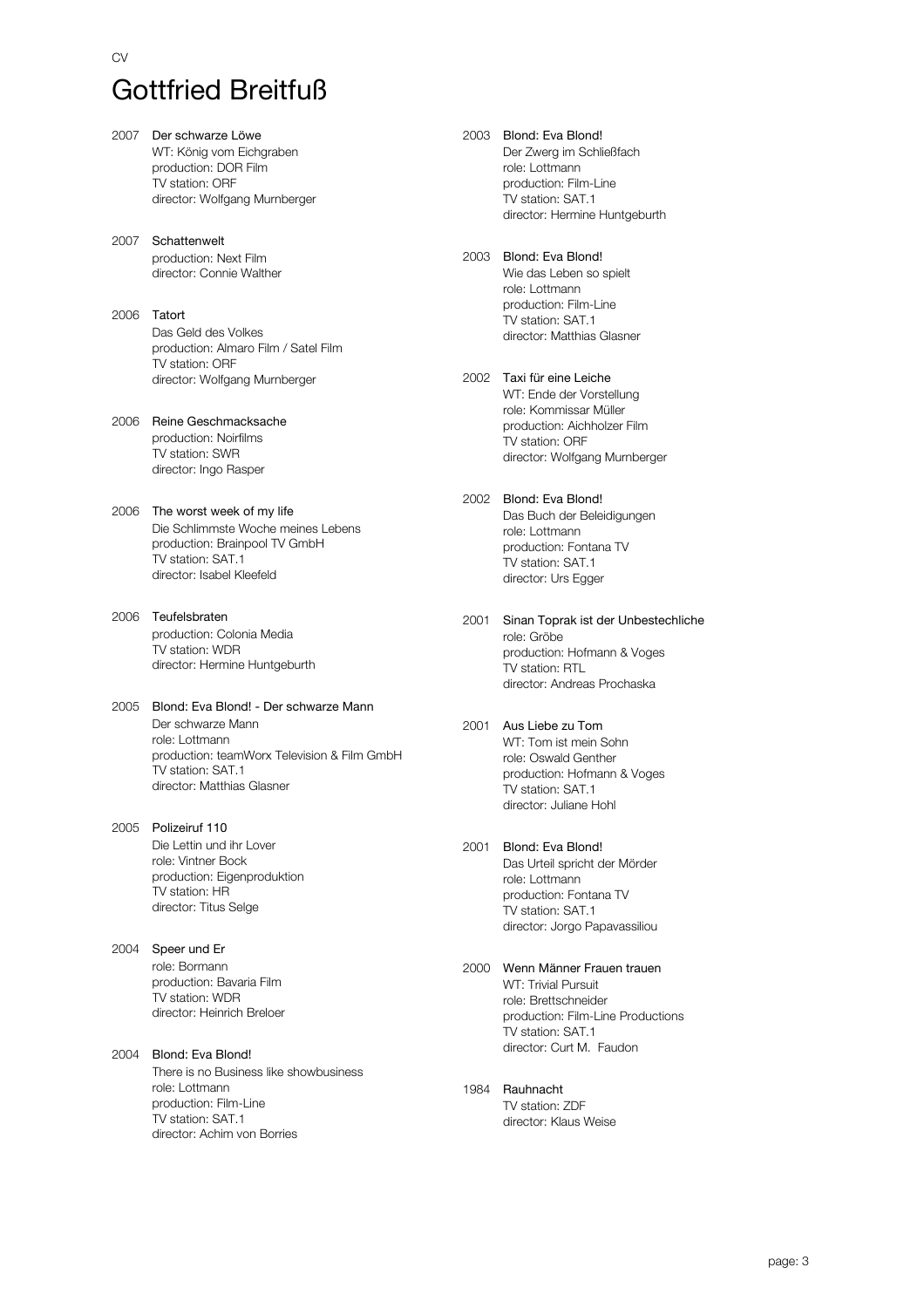### CV Gottfried Breitfuß

### **Theater**

|              | 2008 Der Idiot<br>role: General<br>theater: Theater Zürich<br>director: Alvis Hermanis                                                                  |
|--------------|---------------------------------------------------------------------------------------------------------------------------------------------------------|
| 2006         | Othello<br>role: Brabantio<br>theater: Schauspiel Zürich<br>director: Mathias Hartmann                                                                  |
| 2005         | Nach der Liebe beginnt ihre Geschichte<br>director: Matthias Hartmann                                                                                   |
| 2004         | Der Ackermann und der Tod<br>theater: Staatstheater Stuttgart<br>director: Gian Gianotti                                                                |
| 2004         | Die früheren Verhältnisse<br>director<br>theater: Schauspielhaus Graz                                                                                   |
| 2003         | <b>Baumeister Solness</b><br>role: Baumeister<br>theater: Staatstheater Stuttgart<br>director: Jacqueline Kornmüller<br>writer: Henrik Ibsen            |
| 2003         | Zug um Zug<br>role: Krumey<br>theater: Staatstheater Stuttgart<br>director: Elias Perrig                                                                |
| 2003         | Josephine Mutzenbacher-Bekenntnisse einer Wiener<br>Hure<br>role: Josephine Mutzenbacher<br>theater: Staatstheater Stuttgart<br>director: Ernst Konarek |
| 2003         | Glaube Liebe Hoffnung<br>role: Präparator<br>theater: Staatstheater Stuttgart<br>director: Tina Lanik<br>writer: Ödön von Horváth                       |
| 2003         | Der kaukasische Kreidekreis<br>role: expert / Arsen<br>theater: Staatstheater Stuttgart<br>director: Jaqueline Kornmüller                               |
| 2002<br>2003 | Yerma<br>role: Juan<br>theater: Staatstheater Stuttgart<br>director: Jacqueline Kornmüller                                                              |

#### 2002 Hedda Gabler

2003 role: Brack theater: Bayerisches Staatsschauspiel director: Elmar Goerden writer: Henrik Ibsen

2002 Brand

- 2003 role: Vogt theater: Staatstheater Stuttgart director: Hasko Weber
- 2002 Unerwartete Rückkehr role: The Man theater: Staatstheater Stuttgart director: Erich Sidler
- 2001 Drei Schwestern role: Kulygin theater: Staatstheater Stuttgart director: Jacqueline Kornmüller
- 2000 Im weißen Rössl theater: Staatstheater Stuttgart director: Gottfried Breitfuß
- 1999 Die früheren Verhältnisse - 2002 director: Franz Burkhard theater: Staatstheater Stuttgart Ernst Konarek writer: Johann Nestroy
- 1998 Woyzeck 1999 theater: Staatstheater Stuttgart
- director: Ulrich Becker 1998 Hedda Gabler
- 1999 role: Brack theater: Staatstheater Stuttgart director: Elmar Goerden writer: Henrik Ibsen
- 1996 Indien - 2002 director: Franz Burkhard theater: Staatstheater Stuttgart writer: Josef Hader / Alfred Dorfer
- 1992 Der Herr Karl theater: Theater Basel director: Franz Kasperski writer: H. Qualtinger

### Shortfilm

2005 Wolfsnacht role: Wolf (lead) production: Filmakademie Baden-Württemberg director: Florian Cossen